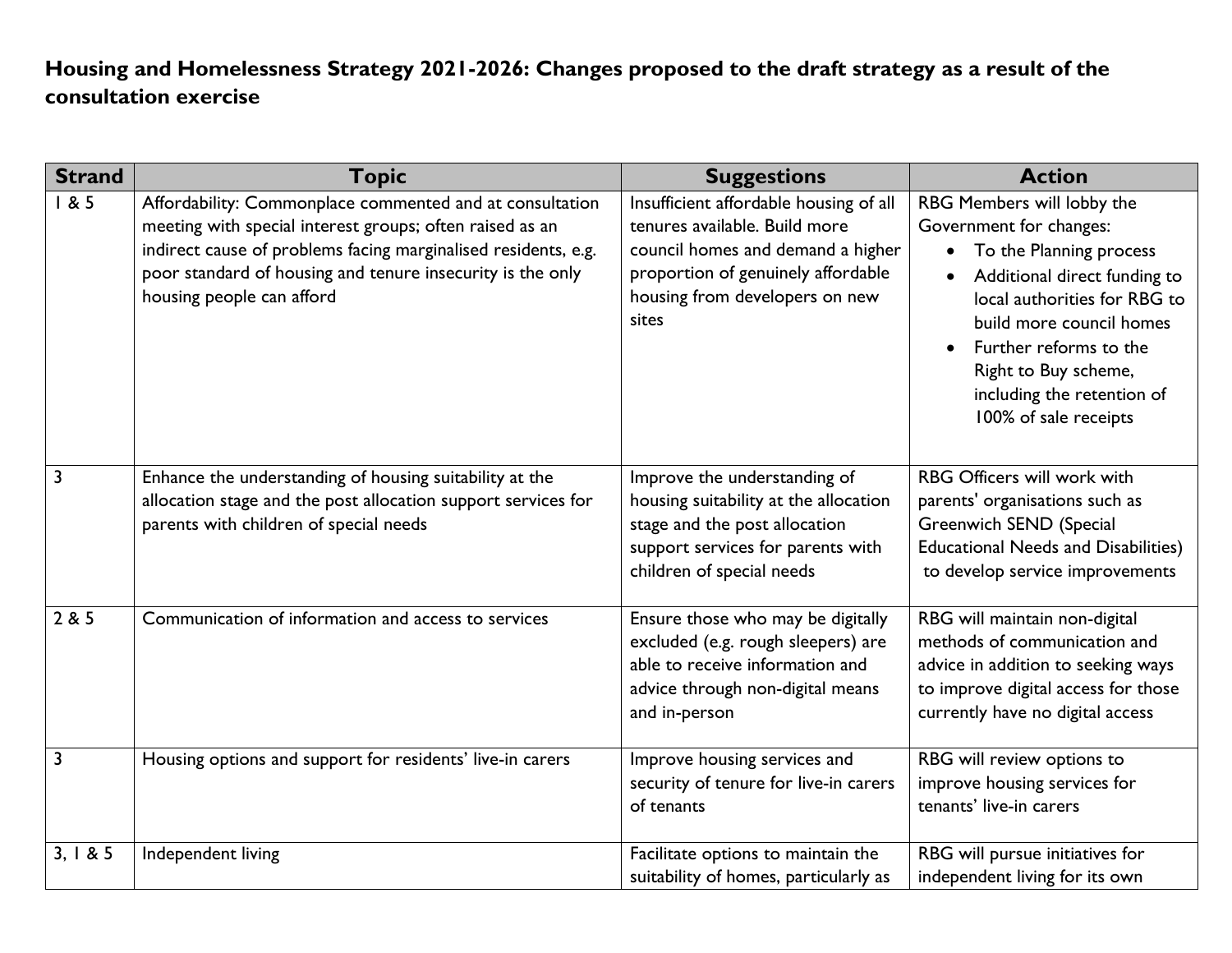|                |                                                                                                                                                                                              | people's housing needs increase<br>later in life                                                                                                                                                                                         | housing stock, new developments<br>and, where there is scope, housing<br>in other tenures requiring<br>adaptations to allow the resident to<br>continue living there and to<br>maintain established community<br>links                                                                                                                                                |
|----------------|----------------------------------------------------------------------------------------------------------------------------------------------------------------------------------------------|------------------------------------------------------------------------------------------------------------------------------------------------------------------------------------------------------------------------------------------|-----------------------------------------------------------------------------------------------------------------------------------------------------------------------------------------------------------------------------------------------------------------------------------------------------------------------------------------------------------------------|
| 3,4 & 5        | Unfair and illegal treatment by landlords of marginalised<br>communities, particularly non-English speaking tenants (for<br>example, the Nepalese) and seek to enhance community<br>cohesion | Provide more advice and support<br>to victims of unscrupulous<br>landlords. Take enforcement action<br>against landlords who rent sub-<br>standard accommodation and<br>exploit vulnerable tenants and<br>those from marginalised groups | RBG will work with organisations<br>representing these affected<br>communities,<br>to develop service improvements<br>such as awareness of remedies<br>available and confidence building, to<br>support enforcement action.<br>Intersectionality factors resulting<br>from more than one discrimination<br>characteristic causing disadvantage<br>will be considered. |
| $\overline{2}$ | Lived experiences of homelessness and our person-centred<br>services                                                                                                                         | The consultation document does<br>not detail how the Council will<br>integrate people's lived experiences<br>of homelessness and temporary<br>accommodation into person-<br>centred service delivery.                                    | RBG will be talking with service<br>users to better understand their<br>experiences as part of the work to<br>improve our digital infrastructure<br>and working processes.                                                                                                                                                                                            |
| 3 & 2          | LGBTQ+ residents experiencing domestic abuse                                                                                                                                                 | Improve support for LGBTQ+<br>residents experiencing domestic<br>abuse, particularly males, including<br>provision of dedicated refuges<br>places or hostels for emergency<br>accommodation pending rehousing                            | RBG will review the Royal Borough<br>domestic abuse strategy and male<br>and LGBTQ+ victims will again be<br>considered as an integral part of<br>that review, and also lobby for<br>provision of dedicated refuges<br>places and/or hostels for                                                                                                                      |